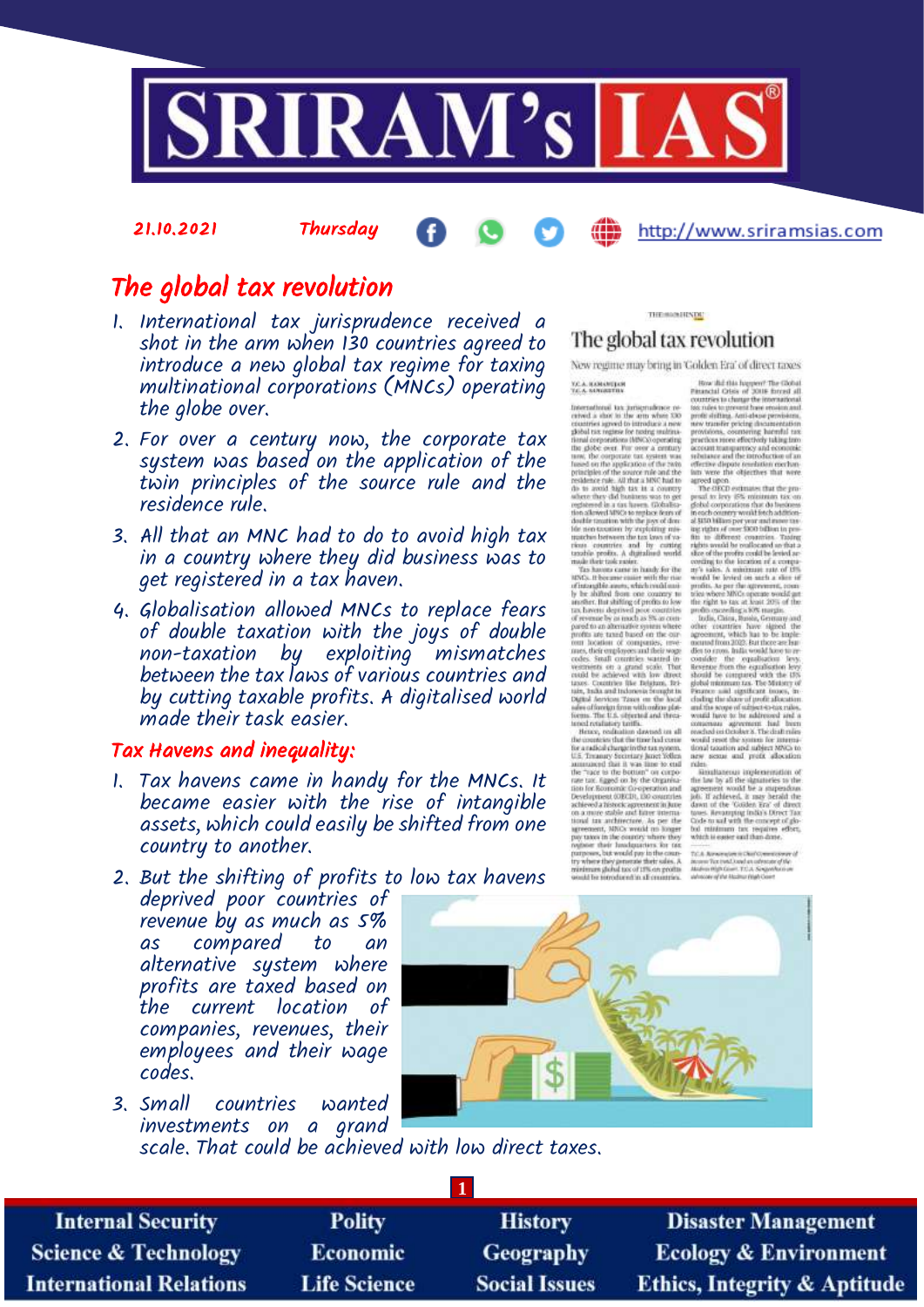

#### 21.10.2021 Thursday http://www.sriramsias.com

## Ending the race to the bottom:

Hence, realisation dawned on all the countries that the time had come for a radical change in the tax system. The U.S. announced that it was time to end the "race to the bottom" on corporate tax.

- 1. Egged on by the Organisation for Economic Co-operation and Development (OECD), 130 countries achieved a historic agreement in June 2020 on a more stable and fairer international tax architecture.
- 2. As per the agreement, MNCs would no longer pay taxes in the country where they register their headquarters for tax purposes but would pay in the

country where they generate their sales. A minimum global tax of 15% on profits would be introduced in all countries.

- 3. The OECD estimates that the proposal to levy a 15% minimum tax on global corporations that do business in each country would fetch additional \$150 billion per year and move taxing rights of over \$100 billion in profits to different countries.
- 4. Taxing rights would be revenues and a profit reallocated so that a slice of the profits could be



- levied according to the location of a company's sales.
- 5. A minimum rate of 15% would be levied on such a slice of profits. As per the agreement, countries, where MNCs operate, would get the right to tax at least 20% of the profits exceeding a 10% margin.

## Hurdles:

India, China, Russia, Germany and other countries have signed the agreement, which has to be implemented from 2023. But there are hurdles to cross.

1. India would have to reconsider the equalisation levy. Revenue from the equalisation levy should be compared with the 15% global minimum tax.

| <b>Internal Security</b>        | <b>Polity</b>       | <b>History</b>       | <b>Disaster Management</b>              |  |  |  |
|---------------------------------|---------------------|----------------------|-----------------------------------------|--|--|--|
| <b>Science &amp; Technology</b> | <b>Economic</b>     | Geography            | <b>Ecology &amp; Environment</b>        |  |  |  |
| <b>International Relations</b>  | <b>Life Science</b> | <b>Social Issues</b> | <b>Ethics, Integrity &amp; Aptitude</b> |  |  |  |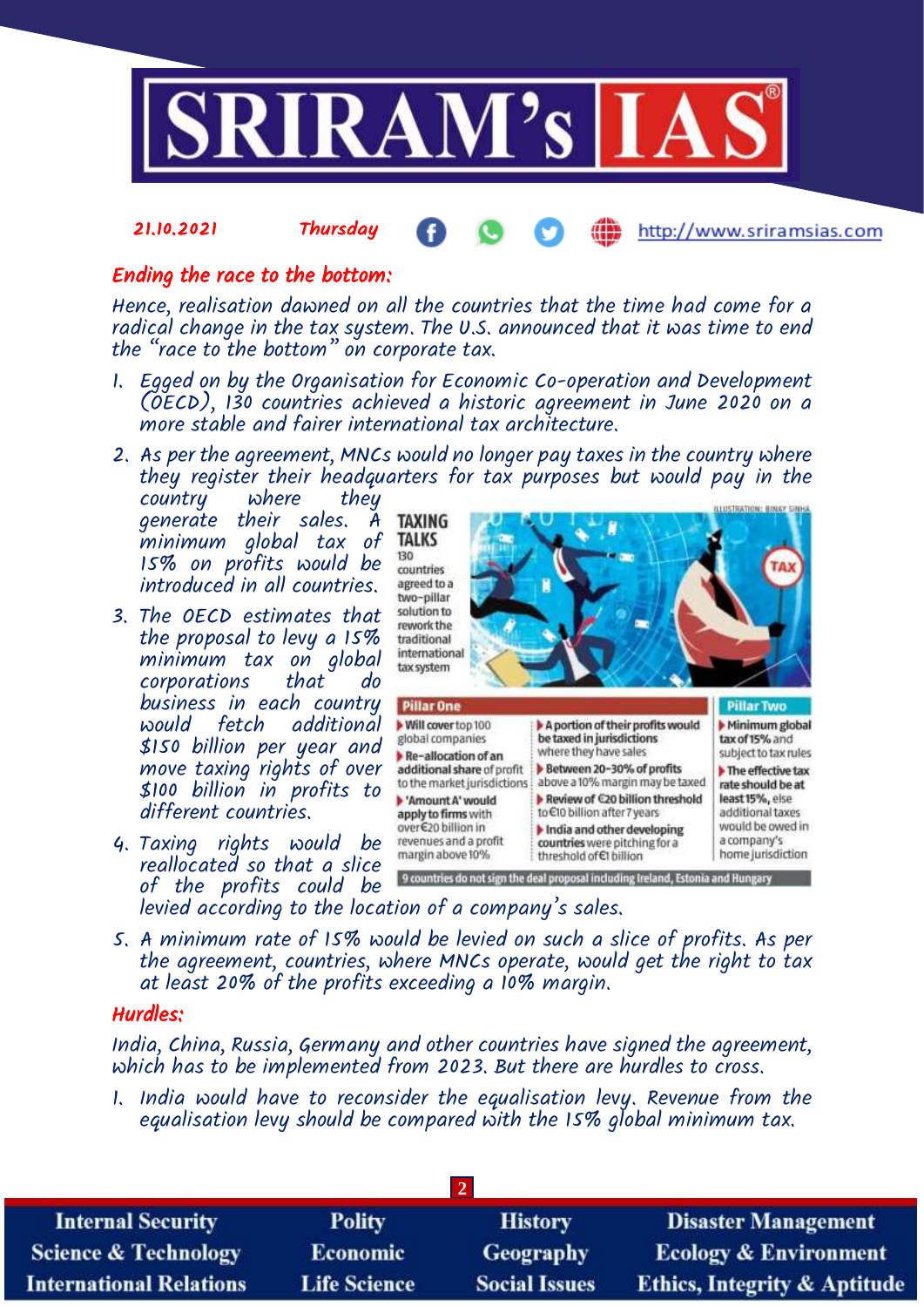

#### 21.10.2021 Thursday **(iii)** http://www.sriramsias.com

- 2. The Ministry of Finance said significant issues, including the share of profit allocation and the scope of subject-to-tax rules, would have to be addressed.
- 3. The draft rules would reset the system for international taxation and subject MNCs to new nexus and profit allocation rules.

Simultaneous implementation of the law by all the signatories to the agreement would be a stupendous job. If achieved, it may herald the dawn of the 'Golden Era' of direct taxes. Revamping India's Direct Tax Code to sail with the concept of global minimum tax requires effort, which is easier said than done.

## How the militant aspect of India's freedom struggle was sidelined



## Udham Singh

## The militant aspect of India's freedom struggle

1. Several contemporary Indian historical narratives underplay the impact of revolutionaries like Subhas Chandra Bose, Bhagat Singh and Udham Singh on British colonial strategies.

| <b>Internal Security</b>        | <b>Polity</b>       | <b>History</b>       | <b>Disaster Management</b>              |  |  |  |
|---------------------------------|---------------------|----------------------|-----------------------------------------|--|--|--|
| <b>Science &amp; Technology</b> | <b>Economic</b>     | <b>Geography</b>     | <b>Ecology &amp; Environment</b>        |  |  |  |
| <b>International Relations</b>  | <b>Life Science</b> | <b>Social Issues</b> | <b>Ethics, Integrity &amp; Aptitude</b> |  |  |  |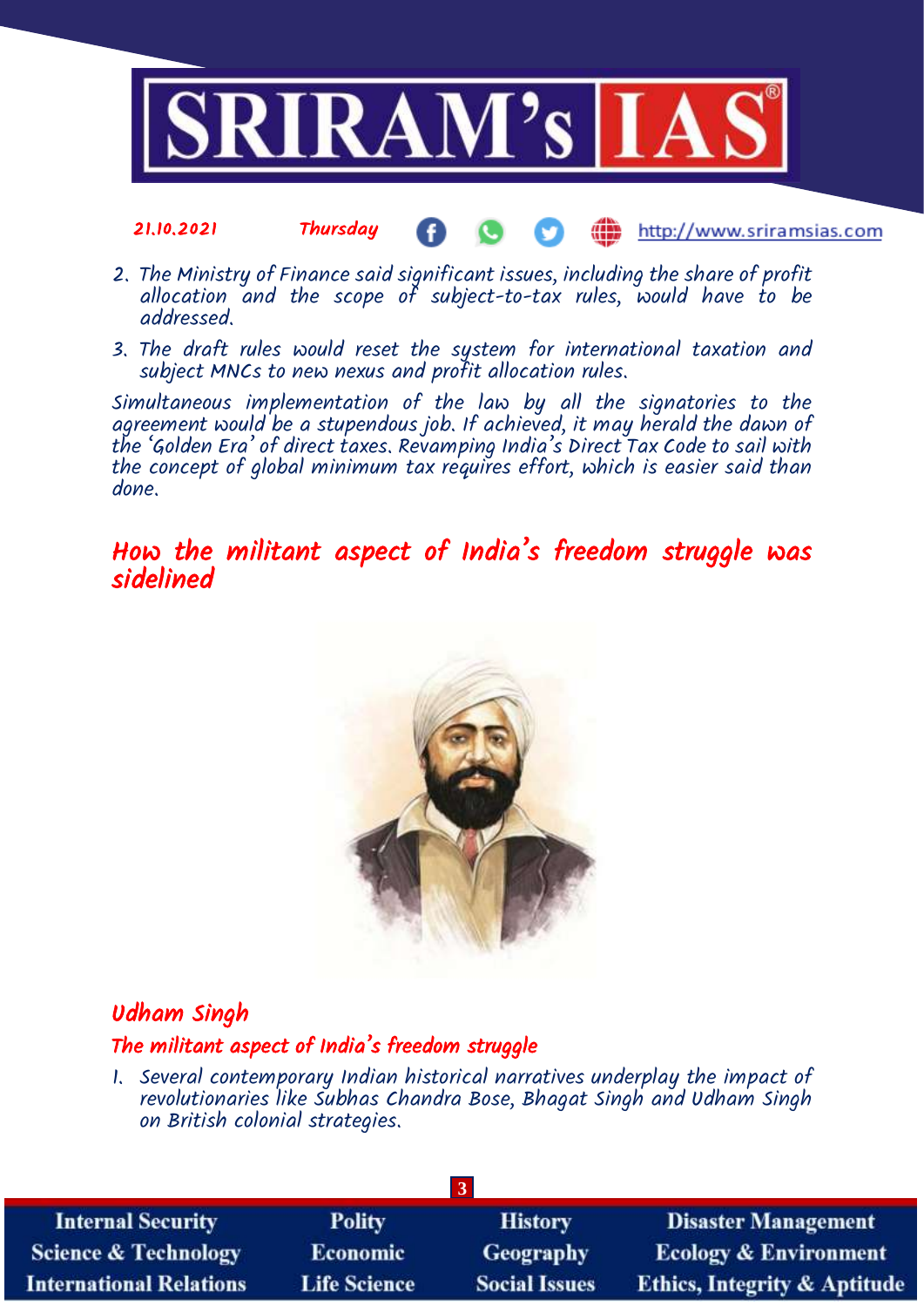



expressions of angst amongst the Indian people, and its bearing on British rule.

- 3. Beyond a chapter or two, one does not recall having read much in school about the various violent and militant expressions against British rule beyond the rather disparaging analysis of the 1857 Revolt, which was showcased as a failure and a manifestation of a divided India.
- 4. The narratives that influenced many young Indians were the building of the road-railway-telegraph network by the British; or the Quit India Movement, Dandi March or the several imprisonments of Jawaharlal Nehru and Mahatma Gandhi in urban prisons, and not the trials, tribulations and even torture of prisoners like Udham Singh, or those incarcerated in the Andamans.
- 5. Seminal events such as the Indian Naval uprising of 1946 and other violent acts of defiance by youth across the country have been subsumed by an Anglicised pedagogical system that drew heavily from colonial archives.
- 6. Making matters worse was the inability of vernacular historiography to contribute to the predominantly Oxbridge and Delhi-centric histories churned out since Independence.

## Reasons for ignorance:

- 1. The propensity of traditional Indian historians to overplay the impact of the non-violent movement, which had its roots in a hybrid value system that combined a westernised model with spiritual Indian moorings, suited the exit strategies of India's colonial masters in several ways.
- 2. First, it allowed the sun to set gently on the empire and helped the British retain significant influence in the subcontinent for decades.

**4**

| <b>Internal Security</b>        | <b>Polity</b>       | <b>History</b>       | <b>Disaster Management</b>              |  |  |  |
|---------------------------------|---------------------|----------------------|-----------------------------------------|--|--|--|
| <b>Science &amp; Technology</b> | <b>Economic</b>     | Geography            | <b>Ecology &amp; Environment</b>        |  |  |  |
| <b>International Relations</b>  | <b>Life Science</b> | <b>Social Issues</b> | <b>Ethics, Integrity &amp; Aptitude</b> |  |  |  |